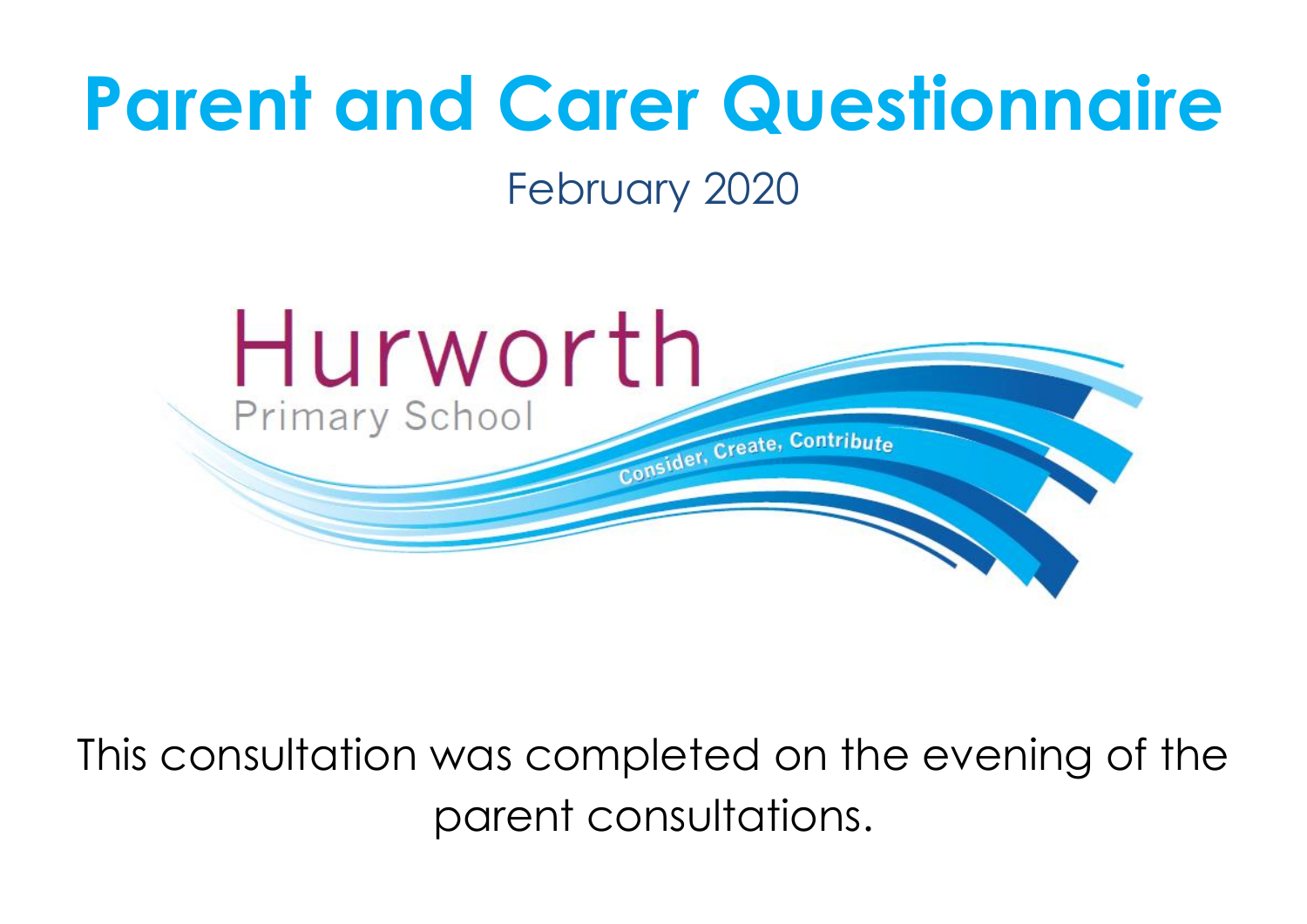## **Key Information:**

99 questionnaires were received and analysed, this represents 61% of our families.

| <b>Question Outcomes:</b> |                                                                   | <b>Strongly</b><br><b>Agree</b> | <b>Agree</b> | <b>Disagree</b> | <b>Strongly</b><br><b>Disagree</b> | Don't<br><b>Know</b> |
|---------------------------|-------------------------------------------------------------------|---------------------------------|--------------|-----------------|------------------------------------|----------------------|
|                           |                                                                   |                                 |              |                 |                                    |                      |
| Q1                        | My child is happy at Hurworth Primary School.                     | 84                              | 15           |                 |                                    |                      |
| Q2                        | My child feels safe at Hurworth School                            | 85                              | 14           |                 |                                    |                      |
| Q <sub>3</sub>            | My child makes good progress at Hurworth Primary School           | 81                              | 18           |                 |                                    |                      |
| Q <sub>4</sub>            | My child is well looked after by staff at Hurworth Primary School | 87                              | 12           |                 |                                    |                      |
| Q <sub>5</sub>            | My child is taught well at Hurworth Primary School.               | 83                              | 15           | $\mathbf{1}$    |                                    |                      |
| Q <sub>6</sub>            | My child receives appropriate homework for their age.             | 70                              | 25           | 3               |                                    | $\mathbf{1}$         |
| Q7                        | The school makes sure children are well behaved in school.        | 73                              | 21           | $\overline{2}$  |                                    | 3                    |
| Q8                        | The school deals effectively with bullying.                       | 39                              | 20           |                 |                                    | 40                   |
| Q <sub>9</sub>            | The school is well led and managed.                               | 74                              | 23           | $\mathbf{1}$    |                                    | $\mathbf{1}$         |
| Q10                       | The school responds to any concerns or worries that I raise.      | 72                              | 20           | $\mathbf{1}$    |                                    | 6                    |
| Q11                       | I receive valuable information about my child's progress.         | 67                              | 28           | 4               |                                    |                      |
|                           | <b>Total</b>                                                      | 815                             | 211          | 12              |                                    | 51                   |
|                           | %                                                                 | 79%                             | 20%          | <b>1%</b>       |                                    | N/A                  |
|                           |                                                                   | <b>S</b> Agree                  | <b>Agree</b> | <b>Disagree</b> | <b>S Disagree</b>                  |                      |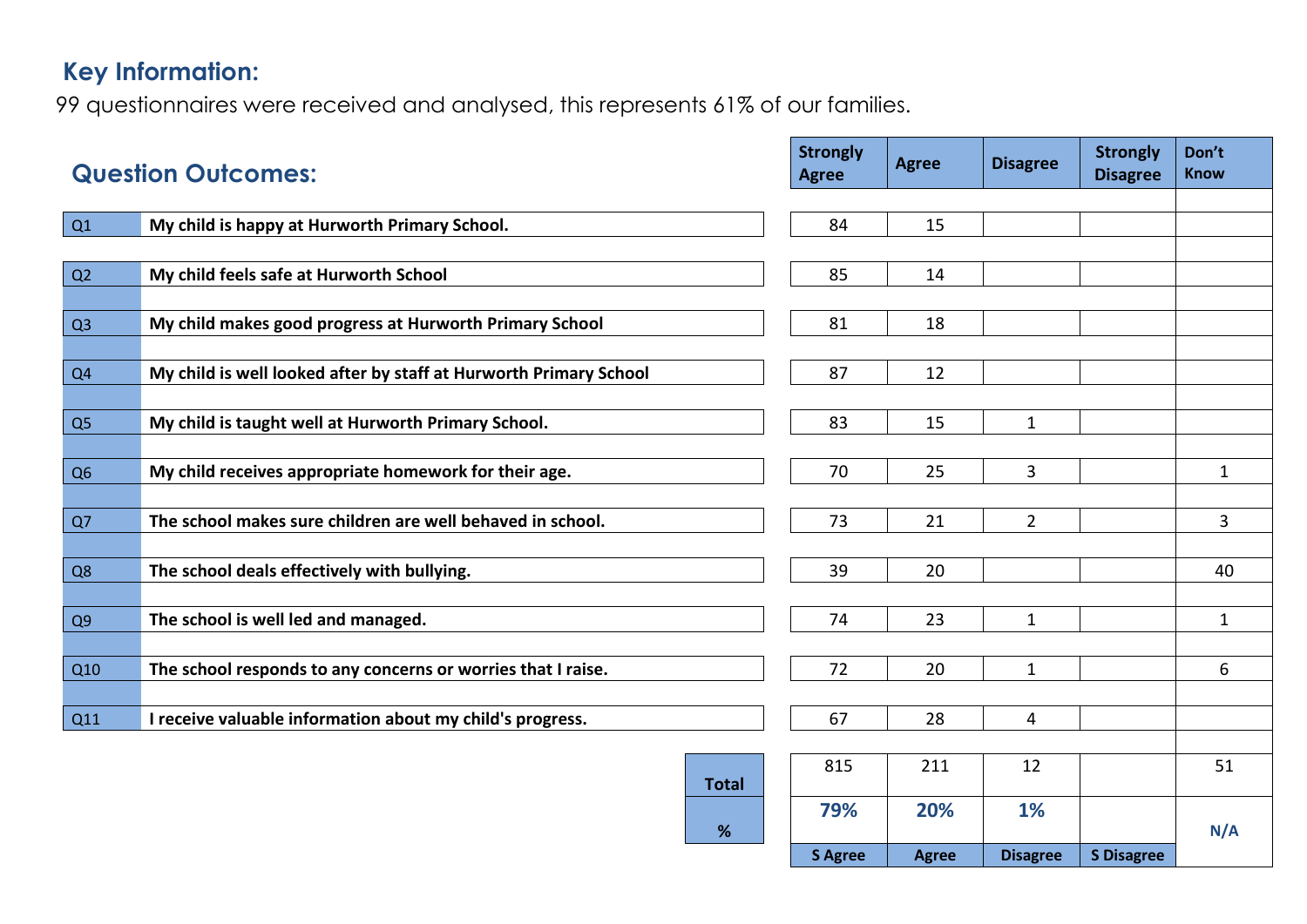#### **Graphical Breakdown of Responses:**



### **Recommendation Rating:**

**100%** of parents who responded would recommend our school.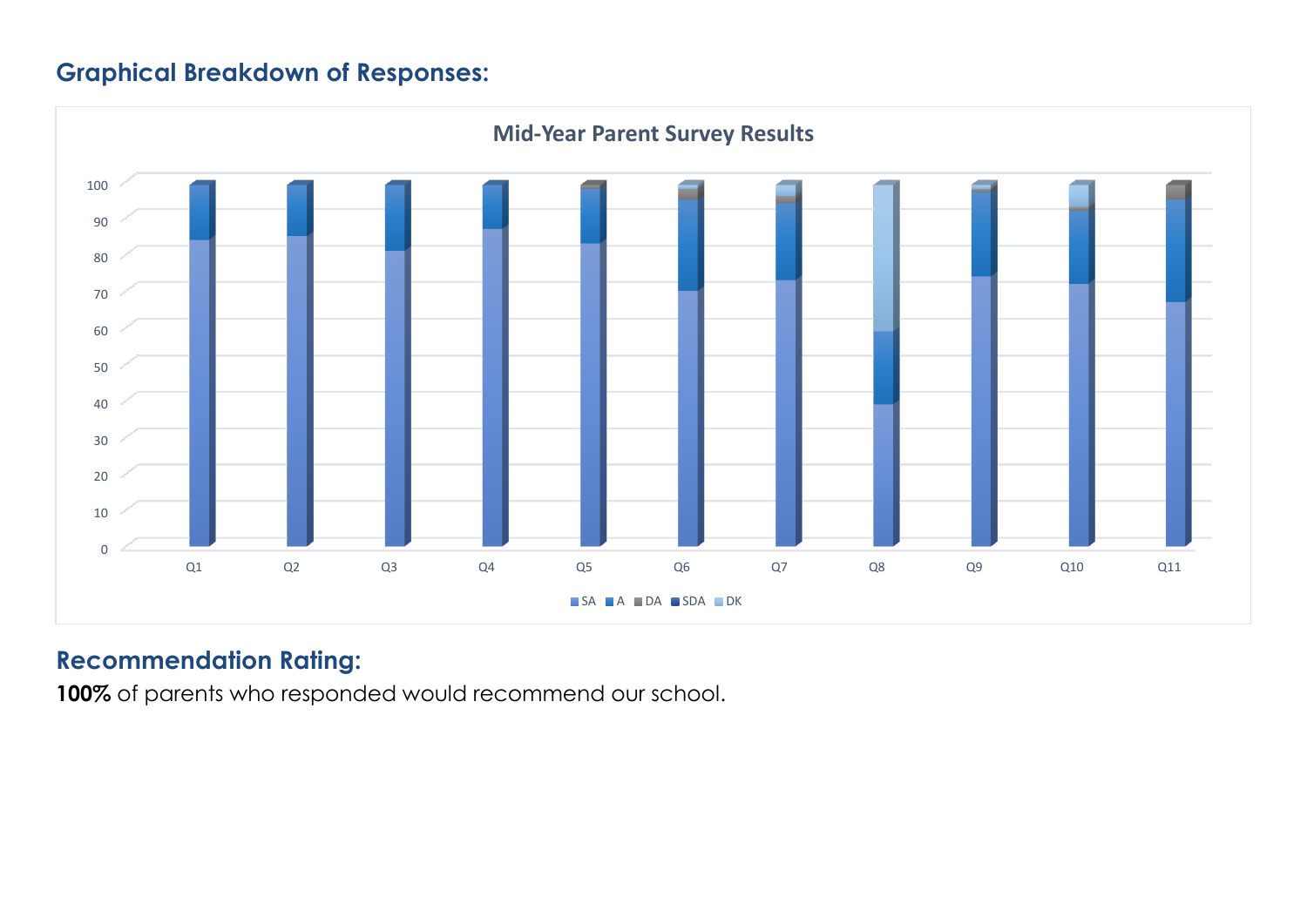## **Reviewing Progress:**

|                                                                       | Question                                                 | <b>Result</b>                                                                        |      |           |                                                                                  |
|-----------------------------------------------------------------------|----------------------------------------------------------|--------------------------------------------------------------------------------------|------|-----------|----------------------------------------------------------------------------------|
| $\mathbf{1}$                                                          | My child is happy at                                     | 100% of parents agreed their child is happy at school with 85% of parents strongly   |      |           |                                                                                  |
|                                                                       | school.                                                  | agreeing. Consistent with last year                                                  |      |           |                                                                                  |
| $\overline{2}$                                                        | My child feels safe at                                   |                                                                                      |      |           | 100% of parents agreed their child feels safe with 86% strongly agreeing. Slight |
|                                                                       | school.                                                  | decrease (7%) from last year which as 93%                                            |      |           |                                                                                  |
| 3                                                                     | My child makes good<br>progress at school.               |                                                                                      |      |           | 100% of parents agreed their child makes good progress; 82% strongly agreed.     |
|                                                                       |                                                          | Increase from last year                                                              |      |           |                                                                                  |
| 4                                                                     | My child is well looked                                  | 100% of parents agreed that their child is well looked after with 88% strongly       |      |           |                                                                                  |
|                                                                       | after at school.                                         | agreeing. Consistent with last year                                                  |      |           |                                                                                  |
| 5                                                                     | My child is taught well at<br>school.                    | 99% of parents (1 parent did not agree - decrease from last year) agreed their child |      |           |                                                                                  |
|                                                                       |                                                          | is taught well with 84% strongly agreeing. Increase from last year                   |      |           |                                                                                  |
|                                                                       | My child receives<br>appropriate homework                | 97% of parents agreed their child receives appropriate homework with 2/3 strongly    |      |           |                                                                                  |
| 6                                                                     |                                                          | agreeing; which is the same as last year                                             |      |           |                                                                                  |
| for their age.<br>3% (3 parents) disagreed and 1 parent did not know. |                                                          |                                                                                      |      |           |                                                                                  |
| 7                                                                     | School ensures the pupils<br>are well behaved.           | 98% of parents agreed school ensures the pupils are well behaved with 77% strongly   |      |           |                                                                                  |
|                                                                       |                                                          | agreeing. Slight decrease (3%) from last year which was 80%                          |      |           |                                                                                  |
|                                                                       | School deals effectively<br>with bullying.               | Out of the 59 parents who rated bullying, 100% agreed school deals effectively with  |      |           |                                                                                  |
| 8                                                                     |                                                          | bullying with 66% strongly agreeing. Increase from last year. 40 parents did not     |      |           |                                                                                  |
|                                                                       |                                                          | know.                                                                                |      |           |                                                                                  |
|                                                                       | School is well led and<br>managed.                       | 99% agreed the school is well led and managed with 76% strongly agreeing. Slight     |      |           |                                                                                  |
| 9                                                                     |                                                          | decrease (3%) from last year which was 79% 1 parent (1%) did not agree and 1         |      |           |                                                                                  |
|                                                                       |                                                          | (1%) parent did not know.                                                            |      |           |                                                                                  |
|                                                                       | School responds well to                                  | 99% agree that school responds well to concerns with 77% strongly agreeing. 1% (1    |      |           |                                                                                  |
| 10                                                                    | any concerns I raise.                                    | parent) did not agree. Improvement from last year. 6 parents did not know.           |      |           |                                                                                  |
|                                                                       | I receive valuable                                       | 96% parents agreed they receive valuable information from school with 2/3 strongly   |      |           |                                                                                  |
| 11                                                                    | information from school<br>about my child's<br>progress. |                                                                                      |      |           |                                                                                  |
|                                                                       |                                                          | agreeing. Improvement from last year.                                                |      |           |                                                                                  |
|                                                                       |                                                          | 4% (4 parents) did not agree.                                                        |      |           |                                                                                  |
|                                                                       | I would recommend this                                   | <b>Yes</b>                                                                           | 100% | <b>No</b> |                                                                                  |
| 12                                                                    | school to another parent.                                |                                                                                      |      |           |                                                                                  |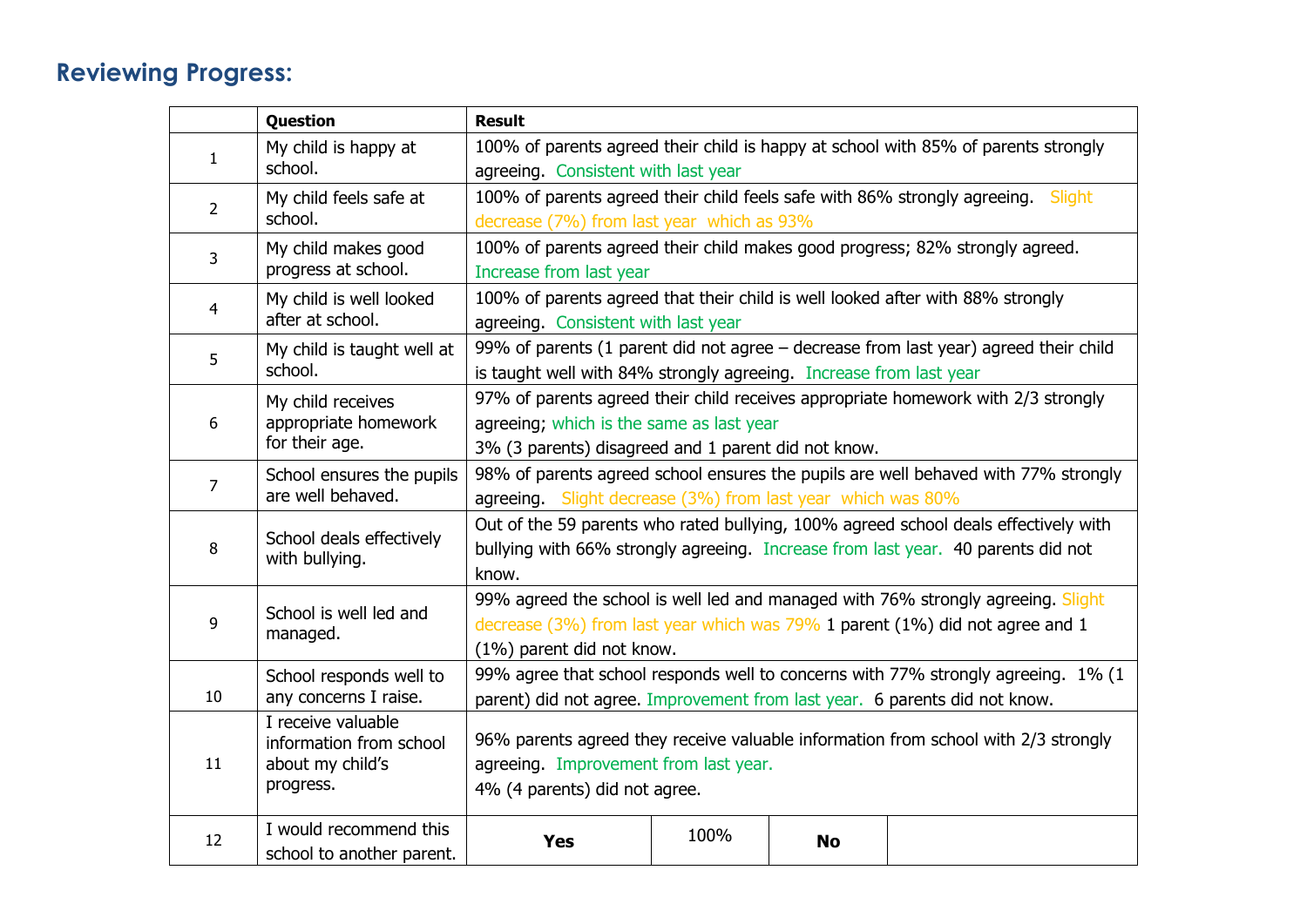### **School Improvement:**

Can you think of anything that we could do to improve our school further?

The responses which indicated areas to develop are as follows:

|                                                                       |                                                                                                                             |                                                                                                                                   |                                                                                                                     | 24%                                                                             | 76%                                                                                            |  |
|-----------------------------------------------------------------------|-----------------------------------------------------------------------------------------------------------------------------|-----------------------------------------------------------------------------------------------------------------------------------|---------------------------------------------------------------------------------------------------------------------|---------------------------------------------------------------------------------|------------------------------------------------------------------------------------------------|--|
| More varied, creative<br>homework – project,<br>research etc          | Too many ways<br>information is sent<br>home x 2                                                                            | If a child requires<br>further support I<br>would welcome<br>specific books at<br>home that could<br>help improve their<br>skills | More detail (specific<br>feedback, progression<br>in subjects) in reports<br>would be appreciated<br>x <sub>5</sub> | 2 x books for reading<br>would be great to<br>stop them getting<br>bored        | Quantity of<br>homework to be<br>increased<br>particularly in the<br>later years               |  |
| A teaching assistant<br>with the class all the<br>time would be great | I know difficult in<br>current climate but<br>Year 1 slightly smaller<br>class sizes                                        | Improve school<br>meals                                                                                                           | Push bright kids further                                                                                            | Homework can be too<br>much to complete<br>after school                         | On occasions he<br>does receive a lot of<br>homework                                           |  |
| Encourage more sport<br>and participation                             | More<br>feedback/reporting<br>would be good, but<br>understand the time<br>constraints on<br>producing extra<br>information | Less emphasis on<br>SATs in Year 6                                                                                                | More Facebook<br>pictures would help                                                                                | Better choice of after<br>school clubs                                          | More pre-warning for<br>after school<br>clubs/lunch clubs<br>especially for<br>working parents |  |
| Stricter sanctions for<br>disruptive behaviour                        | Improve travel<br>arrangements to/from<br>sporting events $\times$ 2                                                        | <b>Better</b><br>communication<br>with parents<br>about what<br>happens in school                                                 | Notice for events can<br>be short                                                                                   | Not sure if behaviour in<br>the playground is<br>always adequately<br>monitored | Aware some other<br>schools use App to<br>keep up to date with<br>school events                |  |

**Yes No**

Key: New New Previous survey responses

These issues will be discussed at school level and action plans completed if deemed appropriate.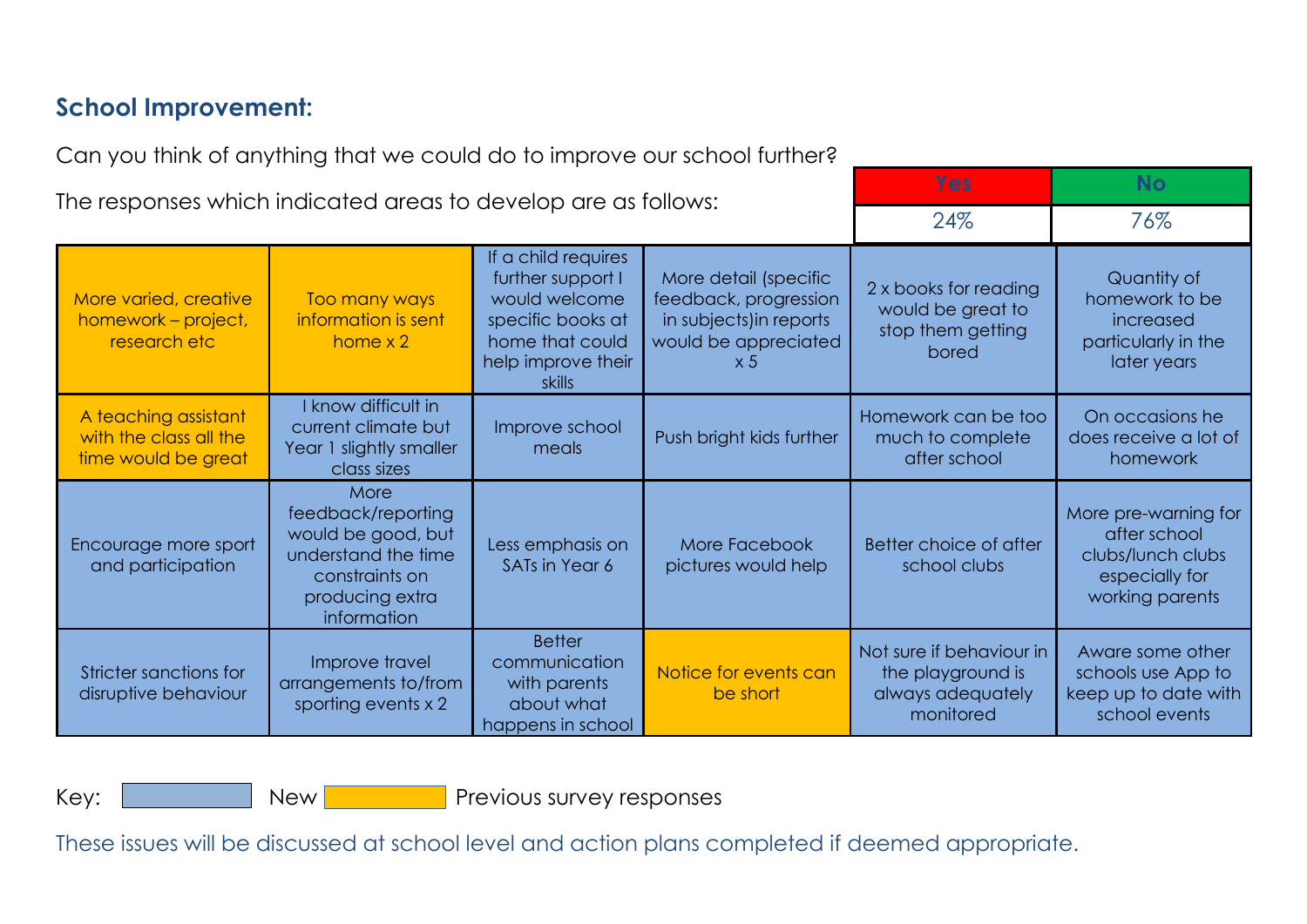Last academic year results for 'Can you think of anything that we could do to improve our school further?'

| More varied, creative<br>homework – project,<br>research etc                   | Too many ways<br>information is sent<br>home $\times 2$                                                                      | Policy of always<br>getting back to<br>parents who have<br>raised concerns     | The way children treat<br>each other outside the<br>classroom                                          | Foundation garden<br>being closed                                                   | After<br>school/lunchtime<br>$clubs - few$<br>tournaments entered                         |
|--------------------------------------------------------------------------------|------------------------------------------------------------------------------------------------------------------------------|--------------------------------------------------------------------------------|--------------------------------------------------------------------------------------------------------|-------------------------------------------------------------------------------------|-------------------------------------------------------------------------------------------|
| Review the Traffic Light<br>System                                             | Purposeful feedback<br>on parents' evening                                                                                   | Unhappy about<br>the changes to<br>$lunch \times 2$                            | More consideration for<br>working parents                                                              | Keep parents<br>informed about<br>behaviour before a<br>big issue                   | Every child should<br>get pupil of the week                                               |
| Children should be<br>able to complain<br>about bullying and be<br>listened to | More action taken<br>against bullying<br>around inappropriate<br>behaviour. Greater<br>rewards for well-<br>behaved children | Consider a 'meat<br>free' Monday<br>type thing for<br>environmental<br>reasons | Allow parents of<br>Foundation and Key<br>Stage 1 children to<br>drop children off in the<br>classroom | Opportunity for lunch<br>with parents i.e. to<br>celebrate<br>Mother's/father's Day | Would like guidance<br>on how to teach<br>child to read and<br>write during the<br>summer |
| More updates on<br>progression                                                 | Parents' evening later<br>in the year                                                                                        | <b>Teaching</b><br>assistants in each<br>class                                 | Notice for events can<br>be short $x 5$                                                                | Netball court on the<br>field                                                       | Availability of a bike<br>rack                                                            |

Key: Repeated No mention this survey

#### **What are we going to do with the results?**

The strengths in 2018/2019, generally remain the strengths this term: children being happy, making good progress, being well looked after, taught well and having well behaved pupils. We also saw an improvement in how we deal with bullying. The less successful areas (disagree ratings / lower strongly agree ratings) continue to remain as homework and receiving valuable information…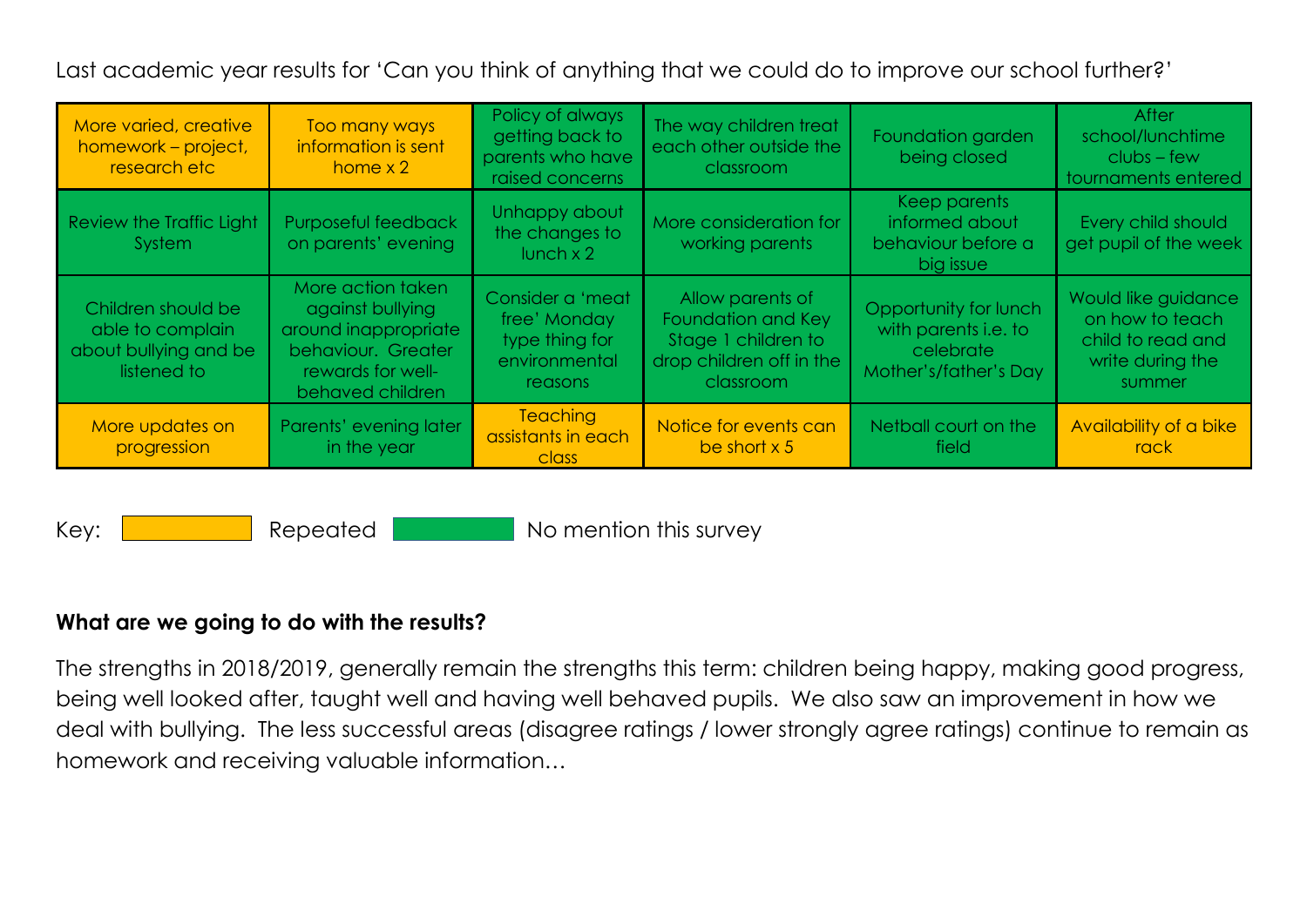- Homework continues to divide some of our parents: some parents would like us to send more homework and some parents feel it is too much. We try to maintain a balance; any homework sent out is used to help consolidate key skills taught in class as well as life skills (reading and times tables).
- We have continued to work with children and their families to resolve friendship group issues this has seen another further improvement in the amount of parents agreeing we deal effectively with bullying. We will continue to monitor the children carefully and work with families. **Please can we urge you to encourage your child to tell a class teacher if they are worried as soon as possible. Alternatively, if you could contact the school as soon as you become aware.**
- The majority of parents feel they receive valuable information. We introduced termly reports last year (on top of parent consultation meetings) which show your child's progress and attainment. These reports are designed as a summary and are not intended to be in-depth. Our parent consultations are planned very close to the release of these reports in order to discuss any concerns you may have. A minority of parents have requested they would like more information on other subjects, how they can help specifically and progression in other subjects – **We would urge any parent who would like additional information on a child's progress to use our 'open door' policy and arrange a meeting with the class teacher.**
- We have seen a continued improvement in how we respond to concerns raised with only one parent disagreeing. Unfortunately, as this parent was anonymous it was difficult to investigate this further. **If you are not happy with how a situation has been dealt with, please follow our complaints procedure.**
- Communication was mentioned positively and as an area to improve; some parents don't want the communication in different ways and some do. We offer letters, texts and e-mails in order to meet the variety of preferences. **If there is only 1 way you wish to be contacted, please let the school office know and we will do our best to accommodate your request**. We continue to try our best to notify you as soon as possible but sometimes there are times when it is beyond our control; we apologise unreservedly if you have been inconvenienced in anyway.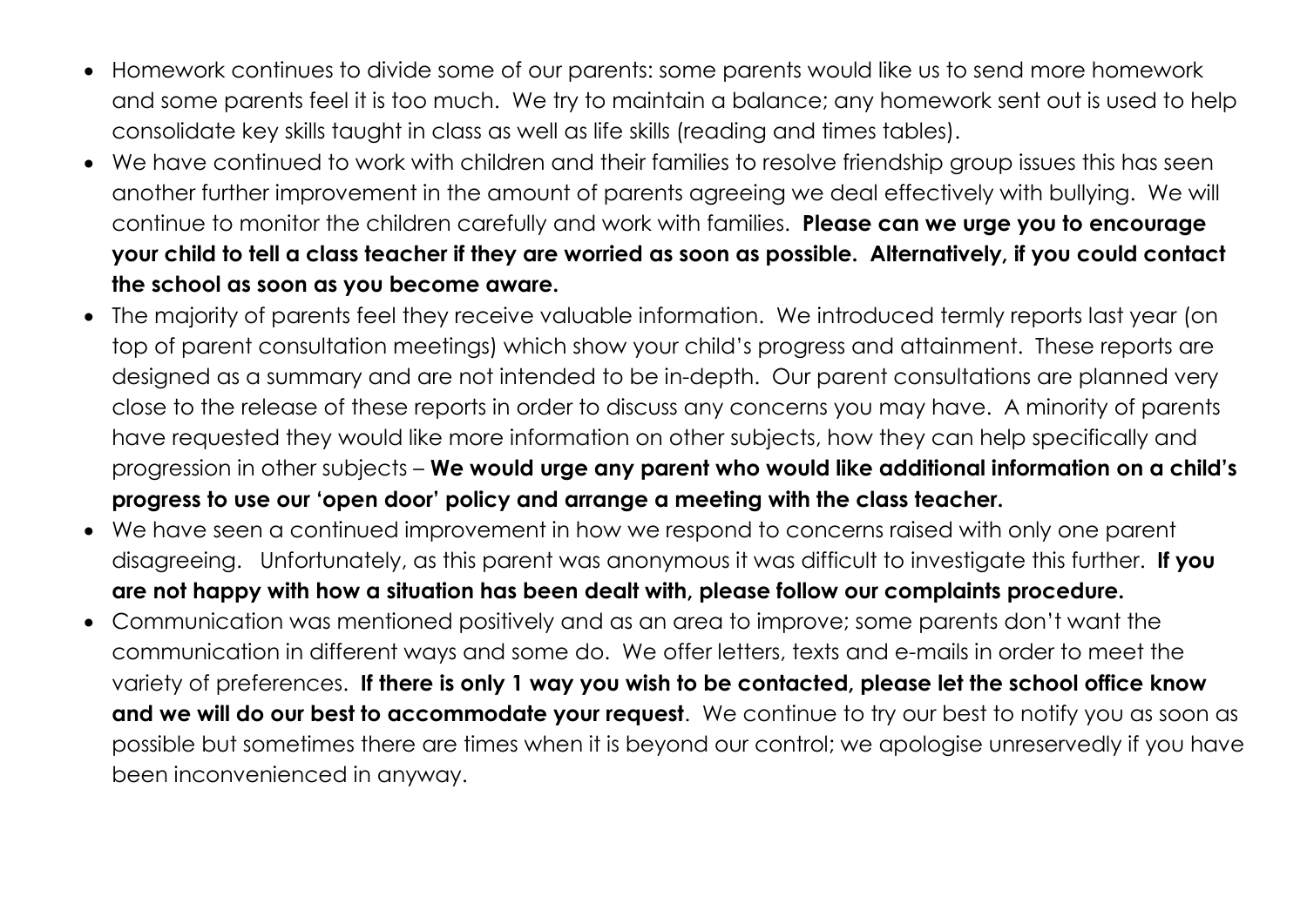## **School Successes:**

Families were asked… *Is there anything that you particularly value about our school?*

| The variety of methods used in<br>$\checkmark$         | Close knit community feeling, that the<br>$\checkmark$   | The teachers, teaching assistants and<br>$\checkmark$      |
|--------------------------------------------------------|----------------------------------------------------------|------------------------------------------------------------|
| teaching to make a rich learning                       | children will happily mix and interact                   | head have been utterly awesome! We                         |
|                                                        |                                                          |                                                            |
| experience                                             | across all ages rather than just staying                 | feel very lucky to have our kids at your                   |
| The care and passion the staff show in<br>$\checkmark$ | within year groups                                       | school                                                     |
| their roles                                            |                                                          |                                                            |
| Ethos - 'family' atmosphere<br>$\checkmark$            | The family feel                                          | <b>Great teachers</b><br>✓                                 |
| The children all seem happy                            | You are all willing to help in various                   | Safe and secure                                            |
| How well the school is structured<br>✓                 | situations                                               | Community<br>$\checkmark$                                  |
| Open door policy<br>✓                                  | Welcoming environment<br>$\checkmark$                    | The teachers<br>$\checkmark$                               |
| Pastoral care<br>$\checkmark$                          | Care and dedication of all staff                         | The friendly spirit                                        |
| The kids are loved; my child always<br>✓               | members                                                  | Sense of family and community                              |
| speaks very highly of teachers and TAs                 | $\checkmark$<br>Warm, welcoming school where my          | $\checkmark$ All of the children interact and know         |
| Great enthusiasm from the teachers<br>$\checkmark$     | child is safe and happy                                  | each other across the years                                |
| Caring staff<br>$\checkmark$                           | The element of fun integrated into all<br>$\checkmark$   | $\checkmark$<br>Following my child's concerns              |
| Performances<br>✓                                      | learning to keep children's interest                     | regarding a school trip, the school was                    |
| Encouragement                                          | Knowing all of the children                              | amazing and really put his mind at rest                    |
| Open, friendly, safe environment for<br>$\checkmark$   | Same school I attended and has<br>$\checkmark$           | Sense of family and supportive                             |
| our children                                           |                                                          | environment                                                |
| Teacher work hard and care about the                   | improved a lot                                           |                                                            |
| $\checkmark$                                           | Your special attention to the children's<br>$\checkmark$ | Extra-curricular activities, e.g. singing,<br>$\checkmark$ |
| kids                                                   | need and wellbeing $\odot$                               | authors etc                                                |
| Approachable staff<br>$\checkmark$                     | Teachers and teaching assistants are<br>$\checkmark$     | The fact that we are kept up to date<br>$\checkmark$       |
| family feel<br>$\checkmark$                            | very approachable and will go out of                     | about changes/events                                       |
| My child is well looked after                          | their way to assist in any way they can                  | How well our child is doing in school<br>$\checkmark$      |
| Never had any problems<br>✓                            | $\checkmark$<br>Communication                            | Lots of fun sports<br>$\checkmark$                         |
| Friendly staff that listen to concerns<br>$\checkmark$ | Small, close knit, sense of community                    | The time the teachers put in to                            |
| Looking after them and making sure<br>$\checkmark$     | Family environment                                       | developing all children and making                         |
| they are happy                                         | <b>Excellent teaching</b><br>$\checkmark$                | their learning fun!                                        |
| Teachers - Year 1 and Year 5 in<br>$\checkmark$        | Friendly staff<br>$\checkmark$                           | Friendly and has good values                               |
| particular                                             | Bright colourful surroundings<br>✓                       | Staff take time to get to know children                    |
| Good communication about my<br>$\checkmark$            | Communication between parents and<br>$\checkmark$        | How happy my child is coming to<br>$\checkmark$            |
| child's individual needs                               | school                                                   | school and that is due to staff and                        |
| My child talks about school positively<br>$\checkmark$ | Well organised National Curriculum                       | friends                                                    |
| and enjoys learning                                    | and range of teaching methods                            | Friendliness and very helpful                              |
| $\checkmark$<br>The staff                              | $\checkmark$<br>It's nurturing                           | Understands children well<br>$\checkmark$                  |
|                                                        |                                                          |                                                            |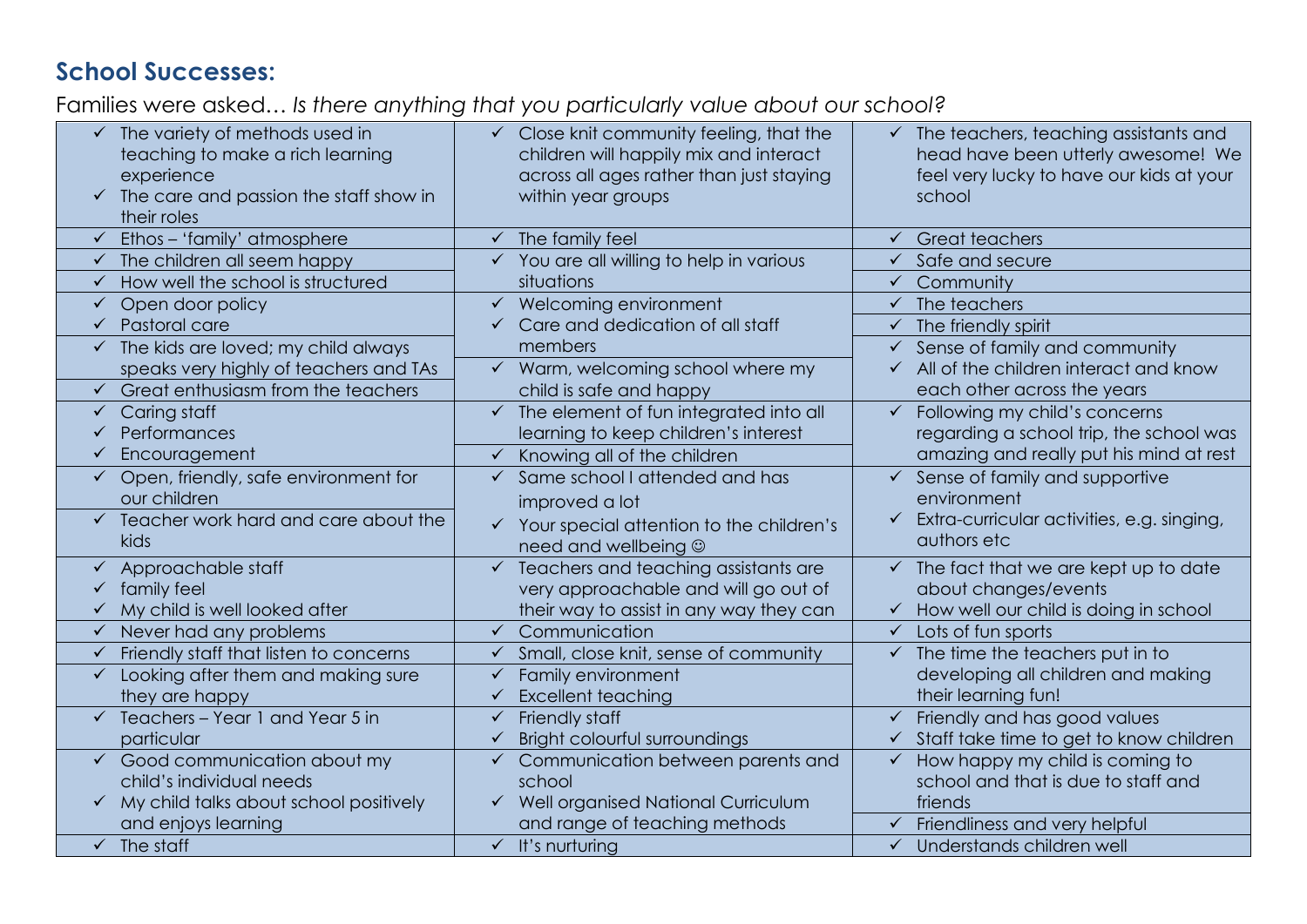| It's always been like one big, happy<br>family                      | Good communication through the<br>Between-Us-Books                              | ✓            | The staff all have fantastic relationships<br>with the children          |
|---------------------------------------------------------------------|---------------------------------------------------------------------------------|--------------|--------------------------------------------------------------------------|
| Both my children have really enjoyed<br>their time here - thank you | Appropriate homework and timely<br>feedback<br>Caring and nurturing environment | $\checkmark$ | The children get a great range of<br>opportunities e.g. sport, music etc |
| Community                                                           | Pupils always are happy                                                         |              | Great atmosphere, children on the                                        |
| Safe environment                                                    | Very happy and helpful with all                                                 |              | whole seem happy                                                         |
| Completely trust you with my kids                                   | questions                                                                       |              | Friendly, always looking for ways to                                     |
| Hurworth Primary School has a lovely                                | Family atmosphere                                                               |              | improve                                                                  |
| warm atmosphere with a great<br>community spirit                    | Children of all ages knowing names of<br>other children is really lovely        |              | Good rating, lovely staff, caring, good<br>facilities                    |

**Graphical Representation:**